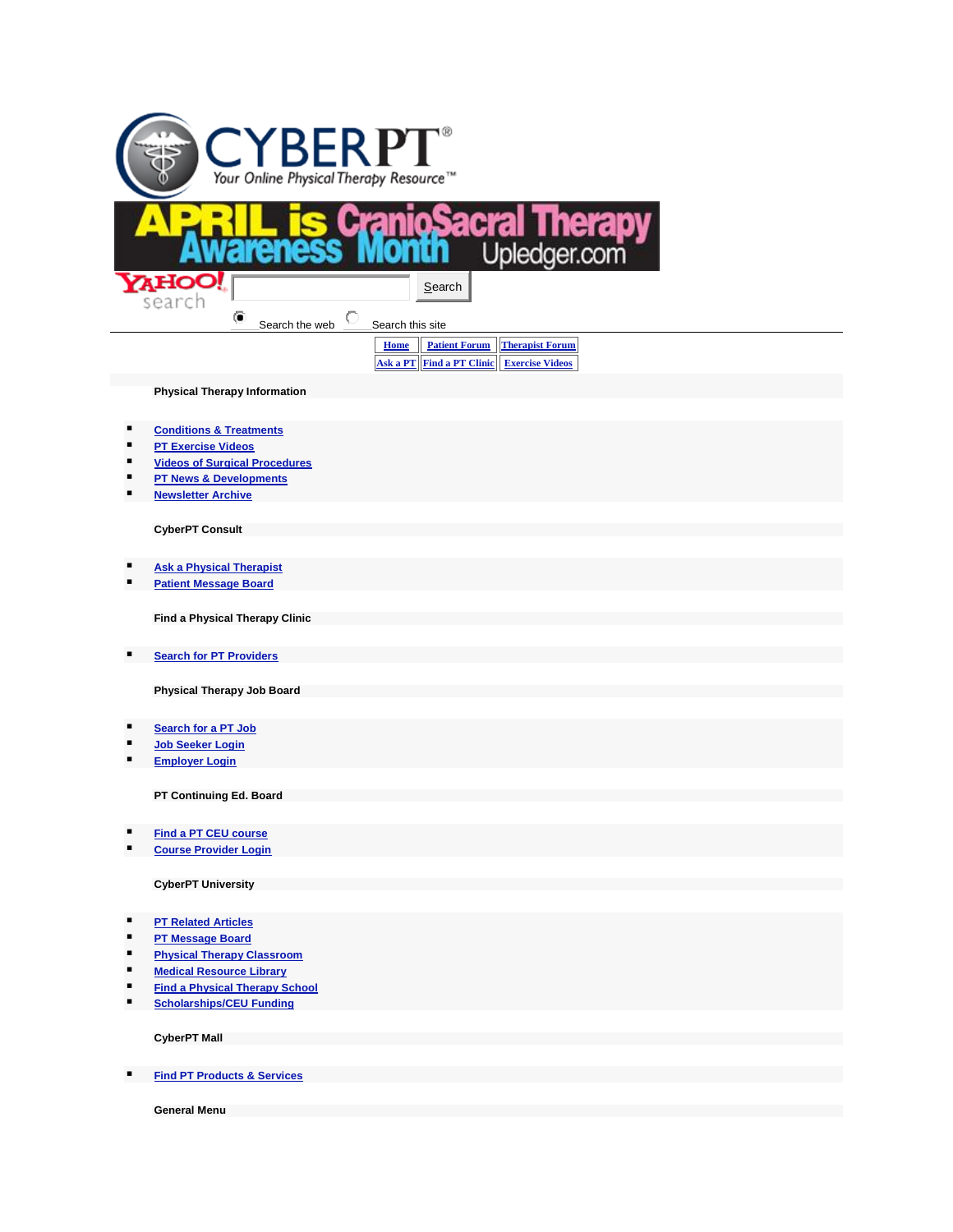- **[About Us](http://www.cyberpt.com/cyberptaboutus.asp)**
- **[FAQ](http://www.cyberpt.com/CyberPTfaq.asp)**
- **[Advertise With Us](http://www.cyberpt.com/cptadwithus.asp)**
- **[Contact Us](http://www.cyberpt.com/cyberptquescom.asp)**
- **[Terms & Conditions](http://www.cyberpt.com/CyberPTtermscond.asp)**
- **[Newsletter Sign Up](http://visitor.constantcontact.com/manage/optin/ea?v=0016kgdmuAR3nBZDI4TO89RPQ%3D%3D)**



# **April is CranioSacral Therapy Awareness Month**

Upledger Institute International, headquartered in Palm Beach Gardens, Florida and healthcare practitioners around the world are celebrating **CranioSacral Awareness Month** this April. CranioSacral Therapy is a gentle, hands-on treatment modality that releases tensions deep in the body to relieve pain and dysfunction and improve whole-body health and performance.

In honor of CranioSacral Therapy Awareness Month, Upledger Institute International is hosting **[Beyond](http://www.upledger.com/btd/2019/index.php)  [the Dura 2019](http://www.upledger.com/btd/2019/index.php)**, an international exploration and research conference that brings hundreds of manual therapists from around the world to Florida. The conference continues the work and legacy of Dr. John E. Upledger, the developer of CranioSacral Therapy (CST) and explores CST with compelling research, case studies and thought-provoking presentations. A complete list of speakers and topics can be found on the Beyond the Dura 2019 website.

A sampling of the many presentations at Beyond the Dura 2019 are: *Strolling Under the Skin in Search of our Interior Architectures* **Jean-Claude Guimberteau, MD**

The connective tissue that is found throughout the body, from the bones to the skin, tendons and nerves, plays an essential structural role, but is also responsible for the mobility and flexibility of living tissue. Discover answers to fundamental questions about tissue continuity inside the body.

#### *Is CranioSacral Therapy an Evidence-Based Treatment for Trauma?* **Karen Axelrod, MA, CMT, CST-D**

Hear recent studies in brain anatomy and neuroscience as they relate to techniques utilized in Upledger's SomatoEmotional Release. Today, scientific investigations confirm how and why many of these concepts work in the therapeutic setting, adding to the body of research validating the efficacy of CST.

## *Trauma: Transformation and Research through Upledger Intensive Therapy Programs* C**has Perry, PhD, CST-D Caroline Barrow, CST-D**

#### **Mariann Sisco, PT, CST-D**

The Intensive Programs of the Upledger Institute have been providing unique, multi-disciplinary treatment programs for more than 30 years. These programs have evolved to facilitate and address the full spectrum of trauma, recovery, and transformation. These presenters will share the measures and outcomes from PTSD Intensive Therapy Programs in the US and UK.

### *Birthing: A Brighter Future with CST*

#### *Carol McLellan, CMT, CST-D and Dr. Giovanna Fontanelli*

A premature infant is essentially still a fetus that has interrupted development and no support of the mother. CST provides an effective tool to assist communication with the needs of that infant. Learn what CST with premature infants has taught us, and review clinical observations of the integration of physiology with the epigenetic effects of CST.